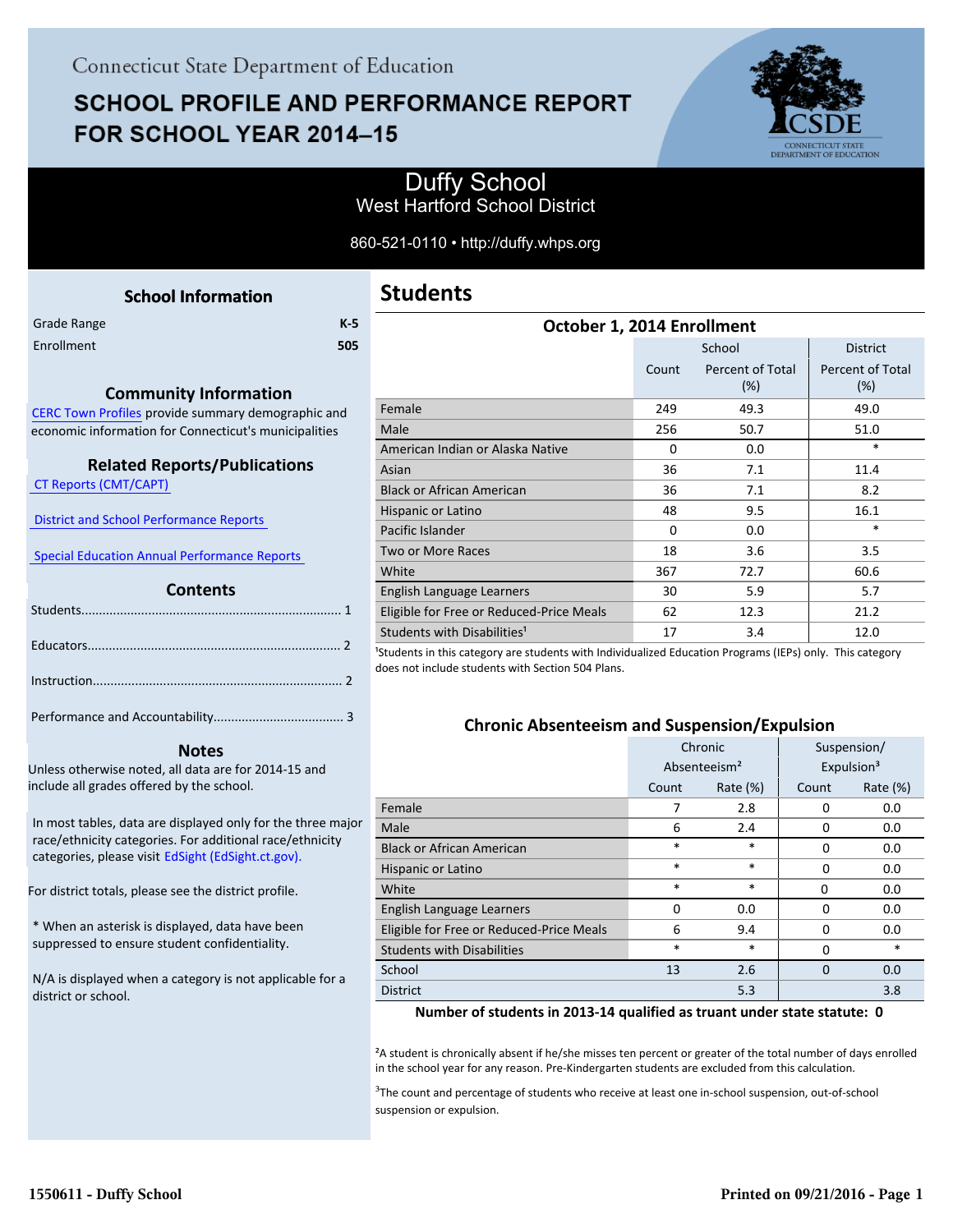# School Profile and Performance Report for School Year 2014-15 Duffy School West Hartford School District

### **Educators**

### **Full-Time Equivalent (FTE)<sup>1</sup> Staff**

|                                                           | <b>FTF</b> |
|-----------------------------------------------------------|------------|
| <b>General Education</b>                                  |            |
| Teachers and Instructors                                  | 32.8       |
| Paraprofessional Instructional Assistants                 | 1.5        |
| <b>Special Education</b>                                  |            |
| <b>Teachers and Instructors</b>                           | 1.2        |
| Paraprofessional Instructional Assistants                 | 3.0        |
| <b>Administrators, Coordinators and Department Chairs</b> |            |
| School Level                                              | 1.0        |
| Library/Media                                             |            |
| Specialists (Certified)                                   | 1.0        |
| <b>Support Staff</b>                                      | 1.0        |
| Instructional Specialists Who Support Teachers            | 1.8        |
| Counselors, Social Workers and School Psychologists       | 1.3        |
| <b>School Nurses</b>                                      | 1.0        |
| Other Staff Providing Non-Instructional Services/Support  | 9.0        |

<sup>1</sup>In the full-time equivalent count, staff members working part-time in the school are counted as a fraction of full-time. For example, a teacher who works half-time in a school contributes 0.50 to the school's staff count.

| <b>Educators by Race/Ethnicity</b>         |                |                         |                         |  |  |  |
|--------------------------------------------|----------------|-------------------------|-------------------------|--|--|--|
|                                            |                | School                  | <b>District</b>         |  |  |  |
|                                            | Count          | Percent of Total<br>(%) | Percent of Total<br>(%) |  |  |  |
| American Indian or Alaska<br><b>Native</b> | 0              | 0.0                     | 0.2                     |  |  |  |
| Asian                                      | 1              | 2.2                     | 1.6                     |  |  |  |
| <b>Black or African American</b>           | 1              | 2.2                     | 2.3                     |  |  |  |
| Hispanic or Latino                         | $\overline{2}$ | 4.4                     | 3.3                     |  |  |  |
| Pacific Islander                           | 0              | 0.0                     | 0.0                     |  |  |  |
| Two or More Races                          | 0              | 0.0                     | 0.0                     |  |  |  |
| White                                      | 41             | 91.1                    | 92.6                    |  |  |  |

### **Classes Taught by Highly Qualified Teachers**²

|                                           | Percent of Total (%) |  |  |  |  |
|-------------------------------------------|----------------------|--|--|--|--|
| School                                    | 100.0                |  |  |  |  |
| School Poverty Quartile: Low              |                      |  |  |  |  |
| State High Poverty Quartile Schools       | 97.9                 |  |  |  |  |
| <b>State Low Poverty Quartile Schools</b> | 99.6                 |  |  |  |  |

<sup>2</sup>Core academic classes taught by teachers who are fully certified to teach in that subject area.

#### **Classroom Teacher Attendance, 2013-14**

|                                             | School | <b>District</b> |
|---------------------------------------------|--------|-----------------|
| Average # of FTE Days Absent Due to Illness | 3.6    | 8.5             |
| or Personal Time                            |        |                 |

# **Instruction and Resources**

| <b>School Schedule</b>                |     |                                  |          |
|---------------------------------------|-----|----------------------------------|----------|
| Days of Instruction                   | 182 | <b>School Hours for Students</b> |          |
| <b>Hours of Instruction Per Year</b>  |     | <b>Start Time</b>                | 08:35 AM |
| Grades 1-12 and Full-Day Kindergarten | 977 | End Time                         | 03:20 PM |
| Half/Extended Day Kindergarten        | N/A |                                  |          |

### **Students with Disabilities Who Spend 79.1 to** 100 Percent of Time with Nondisabled Peers<sup>3</sup>

| Count  | Rate $(\%)$ |
|--------|-------------|
| $\ast$ | ж           |
| N/A    | N/A         |
| O      | 0.0         |
| $\ast$ | $\ast$      |
| $\ast$ | $\ast$      |
| $\ast$ | $\ast$      |
| $\ast$ | $\ast$      |
| 15     | $\ast$      |
|        | 74.8        |
|        |             |

³Ages 6-21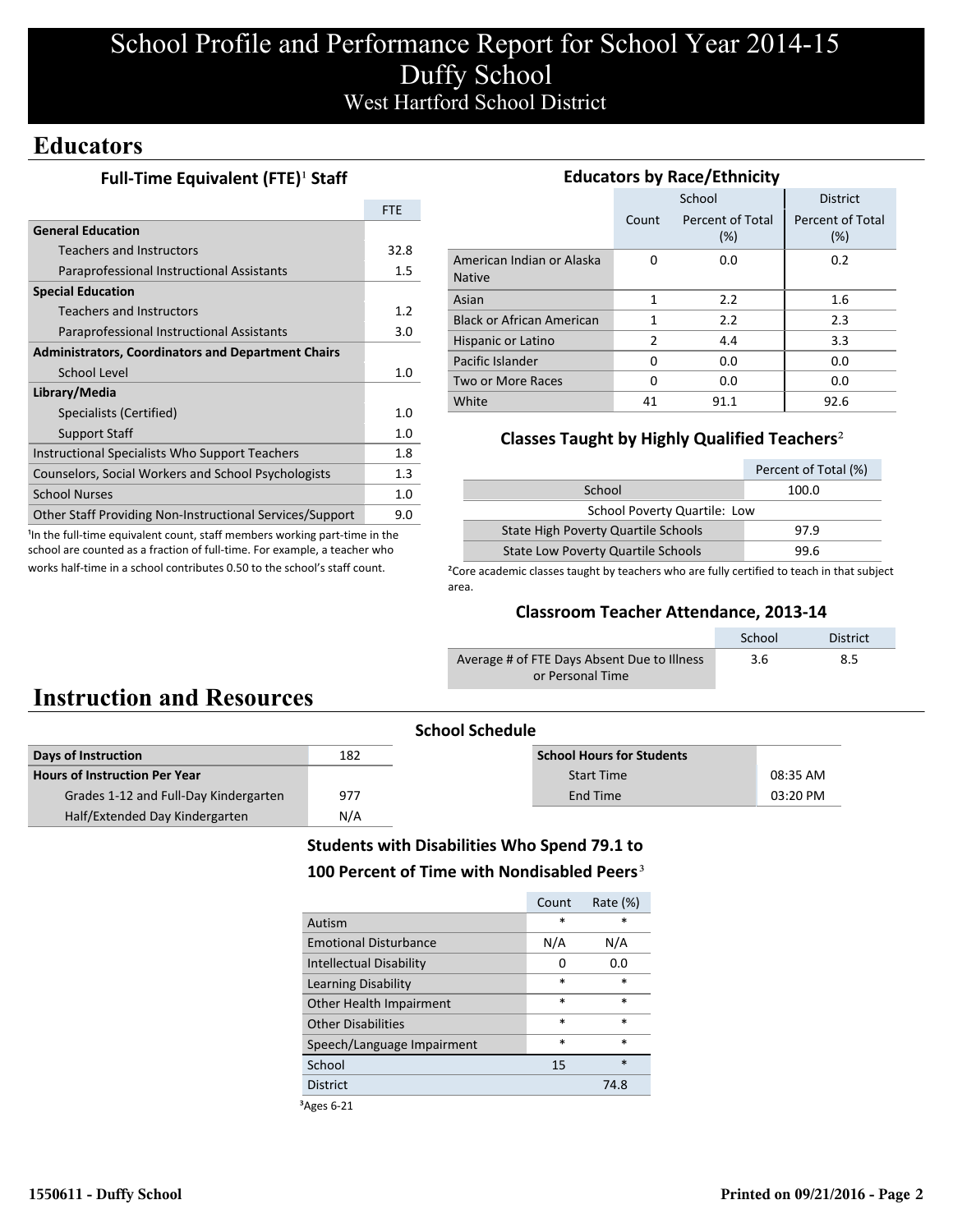## School Profile and Performance Report for School Year 2014-15 Duffy School West Hartford School District

## **Performance and Accountability**

### **School Performance Index (SPI)**

A School Performance Index (SPI) for the Smarter Balanced and Connecticut Alternate Assessment(CTAA) is the test performance of both assessments in the respective subject for all students in the school. The SPI ranges in value from 0 to 100 points. Connecticut's ultimate target for a SPI is 75 because in a school with a SPI of 75 or above, students will have performed at or above the 'goal' level on the majority of tests.

|                                              | <b>English Language Arts(ELA)</b> |            | <b>Math</b> |            | <b>Science</b> |            |
|----------------------------------------------|-----------------------------------|------------|-------------|------------|----------------|------------|
|                                              | Count                             | <b>SPI</b> | Count       | <b>SPI</b> | Count          | <b>SPI</b> |
| American Indian or Alaska Native             | 0                                 | N/A        | 0           | N/A        | 0              | N/A        |
| Asian                                        | 18                                | $\ast$     | 18          | $\ast$     | 8              | $\ast$     |
| <b>Black or African American</b>             | 20                                | 70.3       | 20          | 57.6       | 9              | $*$        |
| Hispanic or Latino                           | 22                                | 65.2       | 22          | 52.4       | 10             | $\ast$     |
| Native Hawaiian or Other Pacific Islander    | 0                                 | N/A        | 0           | N/A        | 0              | N/A        |
| Two or More Races                            | 8                                 | $\ast$     | 8           | $\ast$     | 7              | *          |
| White                                        | 192                               | 81.2       | 192         | 72.6       | 60             | 64.9       |
| English Language Learners                    | 12                                | $\ast$     | 12          | $\ast$     | $*$            | $*$        |
| Non-English Language Learners                | 248                               | 80.2       | 248         | 70.8       | $\ast$         | $\ast$     |
| Eligible for Free or Reduced-Price Meals     | 30                                | 63.0       | 30          | 52.6       | 9              | $\ast$     |
| Not Eligible for Free or Reduced-Price Meals | 230                               | 81.4       | 230         | 72.0       | 85             | 64.5       |
| <b>Students with Disabilities</b>            | 14                                | $\ast$     | 14          | $\ast$     | 6              |            |
| <b>Students without Disabilities</b>         | 246                               | 80.7       | 246         | 71.4       | 88             | 64.4       |
| <b>High Needs</b>                            | 43                                | 61.4       | 43          | 50.3       | 14             | $\ast$     |
| Non-High Needs                               | 217                               | 82.8       | 217         | 73.6       | 80             | 65.3       |
| School                                       | 260                               | 79.2       | 260         | 69.8       | 94             | 63.7       |

### **National Assessment of Educational Progress (NAEP): Percent At or Above Proficient1**

|                        | <b>NAEP 2015</b> |         | <b>NAEP 2013</b> |  |
|------------------------|------------------|---------|------------------|--|
| <b>READING</b>         | Grade 4          | Grade 8 | Grade 12         |  |
| Connecticut            | 43%              | 43%     | 50%              |  |
| <b>National Public</b> | 35%              | 33%     | 36%              |  |
| <b>MATH</b>            | Grade 4          | Grade 8 | Grade 12         |  |
| Connecticut            | 41%              | 36%     | 32%              |  |
| <b>National Public</b> | 39%              | 32%     | 25%              |  |

<sup>1</sup>NAEP is often called the "Nation's Report Card." It is sponsored by the U.S. Department of Education. This table compares Connecticut's performance to that of national public school students. Performance standards for state assessments and NAEP are set independently. Therefore, one should not expect performance results to be the same across Smarter Balanced and NAEP. Instead, NAEP results are meant to complement other state assessment data. To view student subgroup performance on NAEP, click here.

### **Physical Fitness Tests: Students Reaching Health Standard**²

|                      | Percent of Students by Grade <sup>3</sup> (%) |      |      |      |       | <b>All Tested Grades</b> |
|----------------------|-----------------------------------------------|------|------|------|-------|--------------------------|
|                      | $\overline{4}$                                | 6    | 8    | 10   | Count | Rate (%)                 |
| Sit & Reach          | 85.7                                          | N/A  | N/A  | N/A  | 84    | 85.7                     |
| Curl Up              | 86.9                                          | N/A  | N/A  | N/A  | 84    | 86.9                     |
| Push Up              | 91.7                                          | N/A  | N/A  | N/A  | 84    | 91.7                     |
| Mile Run/PACER       | 94.0                                          | N/A  | N/A  | N/A  | 84    | 94.0                     |
| All Tests - School   | 71.4                                          | N/A  | N/A  | N/A  | 84    | 71.4                     |
| All Tests - District | 63.3                                          | 62.5 | 56.5 | 55.8 |       | 59.7                     |

 $2$ The Connecticut Physical Fitness Assessment (CPFA) is administered to all students in Grades 4, 6, 8 and 10. The health-related fitness scores gathered through the CPFA should be used to educate and motivate children and their families to increase physical activity and develop lifetime fitness habits.

<sup>3</sup>Only students assessed in all four areas are included in this calculation.